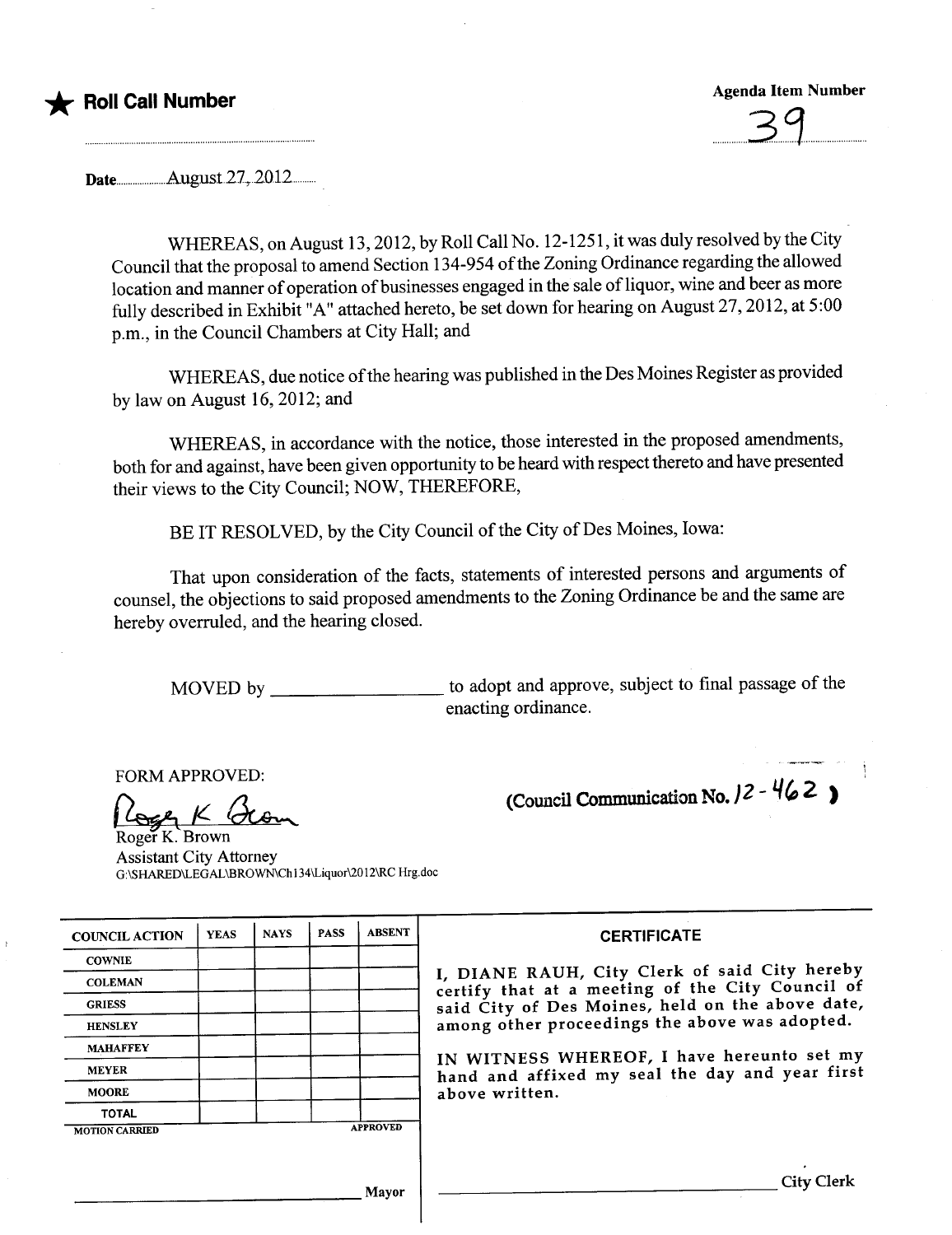# Proposed amendments to the Zoning Ordinance regarding businesses engaged in the sale of liquor, wine and beer.

### Sec. 134-954. Selling of liquor, wine and beer.

The use of land in all districts for the sale of alcoholic liquor, wine and beer is subject to the restrictions set forth in this section.

a. The sale of alcoholic liquor, wine and beer is permitted only in the zoning districts and subject to the conditions applicable to the business identified in the table below:

|                                                                               | <b>Sale of Alcoholic Liquor</b>          |                                                        | <b>Sale of Wine and Beer</b>                          |                                                            |  |
|-------------------------------------------------------------------------------|------------------------------------------|--------------------------------------------------------|-------------------------------------------------------|------------------------------------------------------------|--|
|                                                                               | $C-1$ , $C-1A &$<br><b>D-R Districts</b> | C-2, NPC and<br>less restrictive<br><b>Districts</b>   | $C-1$ , $C-1A &$<br><b>D-R Districts</b>              | $C-2$ , NPC<br>and less<br>restrictive<br><b>Districts</b> |  |
| <b>Food Sales Establishments</b><br>and Retail Sales<br><b>Establishments</b> |                                          |                                                        |                                                       |                                                            |  |
| Limited<br>(less than $10,000$ sq ft)                                         | Not Allowed                              | <b>CUP</b><br>40% of sales<br>$500$ feet<br>$1/4$ mile | <b>CUP</b><br>40% of sales<br>$150$ feet              | <b>CUP</b><br>40% of sales<br>$150$ feet                   |  |
| General<br>(10,000 sq ft or larger, but<br>less than $40,000$ sq ft)          | CUP<br>40% of sales<br>75 feet           | <b>CUP</b><br>40% of sales<br>75 feet                  | 40% of sales<br>75 feet                               | 40% of sales<br>75 feet                                    |  |
| Large<br>$(40,000$ sq ft or larger)                                           | 40% of sales<br>75 feet                  | 40% of sales<br>75 feet                                | 40% of sales<br>75 feet                               | 40% of sales<br>75 feet                                    |  |
| <b>Gas Station/ Convenience</b><br>Stores (not allowed in D-R)                | Not Allowed                              | <b>CUP</b><br>40% of sales<br>500 feet<br>$1/4$ mile   | $40\%$ of sales<br>150 feet<br>$(C-1 & C-1)$<br>only) | 40% of sales<br>150 feet                                   |  |
| <b>Liquor Stores</b>                                                          | Not Allowed                              | <b>CUP</b><br>500 feet<br>$1/4$ mile                   | Not Allowed                                           | <b>CUP</b><br>150 feet                                     |  |
| <b>Restaurants</b>                                                            | 50% of sales<br>75 feet                  | 50% of sales<br>75 feet                                | 50% of sales<br>75 feet                               | 50% of sales<br>75 feet                                    |  |
| <b>Taverns and Night Clubs</b><br>(not allowed in C-1 and<br>$C-1A$           | <b>CUP</b><br>(D-R only)                 | <b>CUP</b><br>$150$ feet                               | <b>CUP</b><br>(D-R only)                              | <b>CUP</b><br>150 feet                                     |  |

Where used in the table above the following terms shall have the meaning identified below:

- 1) CUP means that a conditional use permit must be obtained for such use as further provided in this section.
- 2) 40% of sales means that no more than 40 percent of the gross receipts from sales from the premises may be derived from the sale of alcoholic liquor, wine, beer or tobacco products.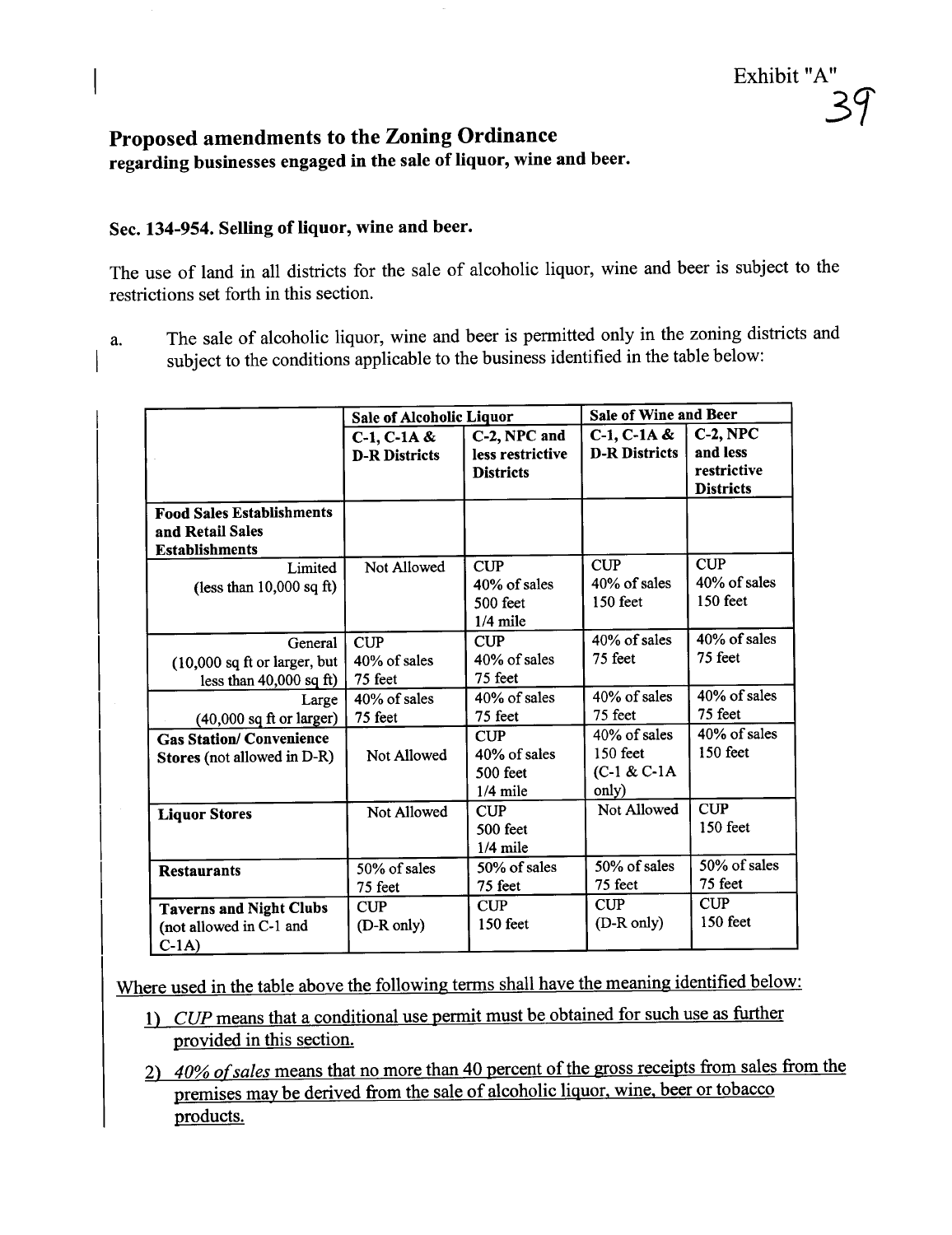- 3) 50% of sales means that at least 50 percent of the gross receipts by a restaurant must be derived from the sale of prepared food and food-related services.
- 4) 75 feet means that the premises occupied by such use must be separated by at least 75 feet from any church, school, public park or licensed child care facility as defined by I.C. ch. 237A. However. this condition is not applicable in the C-3. C-3A. C-3B. C3-R and D-R Districts.
- 5) 150 feet means that the premises occupied by such use must be separated by at least 150 feet from any church, school, public park or licensed child care facility as defined by I.C. ch.237A. However. this condition is not applicable in the C-3. C-3A. C-3B. C3-R and D-R Districts.
- 6) 500 feet means that the premises occupied by such use must be separated by at least 500 feet from any church, school, public park or licensed child care facility as defined by I.C. ch.237A. However. this condition is not applicable in the C-3. C-3A. C-3B. C3-R and D-R Districts.
- 7) 1/4 mile means that the premises occupied by such use must be separated by at least onefourth mile from any other limited food sales establishment. limited retail sales establishment. gas station/convenience store and liquor store engaged in the sale of alcoholic liquor. However. in the C-3. C-3A. C-3B. C3-R and D-R Districts this condition is only applicable to liquor stores.

|                                                                          | <b>Sale of Alcoholic Liquor</b>       |                                                      | <b>Sale of Wine and Beer</b>          |                                                      |  |
|--------------------------------------------------------------------------|---------------------------------------|------------------------------------------------------|---------------------------------------|------------------------------------------------------|--|
|                                                                          | $C-1, C-1A &$<br><b>D-R-Districts</b> | C-2, NPC and<br>less restrictive<br><b>Districts</b> | $C-1, C-1A &$<br><b>D-R-Districts</b> | C-2, NPC and less<br>restrictive<br><b>Districts</b> |  |
| <b>Food Sales</b>                                                        |                                       |                                                      |                                       |                                                      |  |
| <b>Establishments</b>                                                    |                                       |                                                      |                                       |                                                      |  |
| Limited                                                                  | Not allowed                           | Condition 2                                          | Condition 2                           | Condition 2                                          |  |
| General                                                                  | Condition 1                           | Condition 1                                          | Condition 1                           | Condition 1                                          |  |
| Large                                                                    | Condition 1                           | Condition 1                                          | Condition 1                           | Condition 1                                          |  |
| <b>Gas Station/</b><br><b>Convenience Stores</b><br>(not allowed in D-R) | Not allowed                           | Condition 2                                          | Condition 1                           | Condition 1                                          |  |
| Liquor Stores                                                            | Not allowed                           | Condition 3                                          | Not allowed                           | Condition 3                                          |  |
| <b>Restaurants</b>                                                       | Condition 1                           | Condition 1                                          | Condition 1                           | Condition 1                                          |  |
| <b>Retail Sales</b><br><b>Establishments</b>                             |                                       |                                                      |                                       |                                                      |  |
| Limited                                                                  | Not allowed                           | Condition 2                                          | Condition 2                           | Condition 2                                          |  |
| General                                                                  | Condition 1                           | Condition 1                                          | Condition 1                           | Condition 1                                          |  |
| Large                                                                    | Condition 1                           | Condition 1                                          | Condition 1                           | Condition 1                                          |  |
| <b>Taverns and Night</b><br>Clubs (not allowed in<br>$C-1$ and $C-1A$    | Condition 3                           | Condition 3                                          | Condition 3                           | Condition 3                                          |  |

Condition 1: Allowed subject to a 75 foot separation from any church, sehool, public park or licensed child care center as defined by I.C. ch. 237A; and, subject to no more than 40 percent of gross receipts being from the sale of liquor, wine, beer or tobacco products.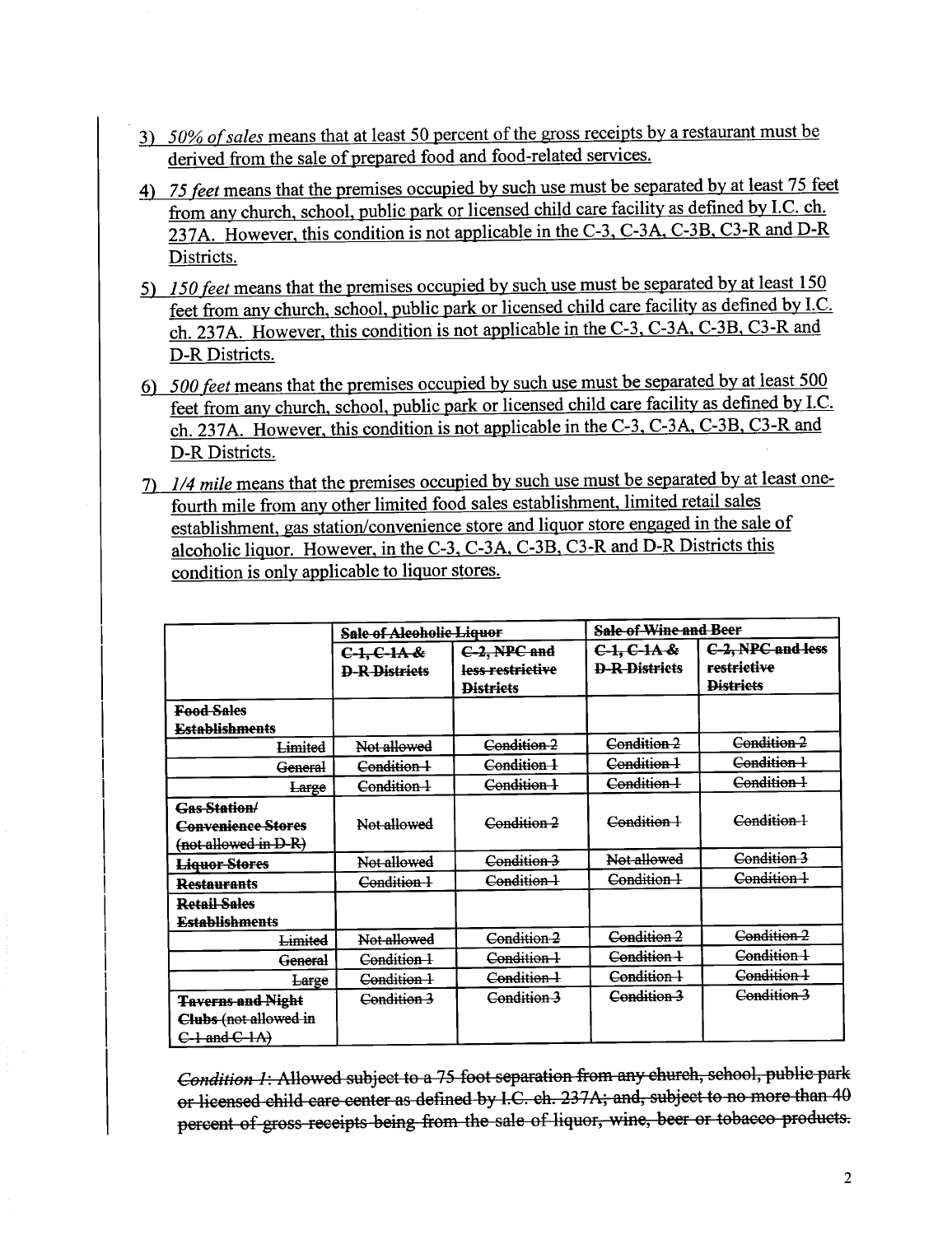However, the separation requirement is not applicable in the C-3, C-3A, C-3B, C3-R and D-R downtown riverfront district.

Condition 2: Allowed subject to receipt of a conditional use permit from the board of adjustment as provided in this section below; subject to a 150 foot separation from any church, school, public park or licensed child care center as defined by I.C. ch. 237A; and, subject to no more than 40 percent of gross receipts being from the sale of liquor, wine, beer or tobacco products. However, the separation requirement is not applicable in the C-3, C-3A, C-3B, C3-R and D-R downtown riverfront district.

Condition 3: Allowed subject to receipt of a conditional use permit from the board of adjustment as provided in this section below, and subject to a 150 foot separation from any church, school, public park or licensed ehild care center as defined by I.C. ch. 237A. However, the separation requirement is not applicable in the C-3, C-3A, C-3B, C3-R and D-R downtown riverfront district.

- b. A conditional use permit is required for the use of a premises for the sale of alcoholic liquor, wine or beer, under the circumstances identified in subsection (a), above. The board shall grant such a conditional use permit only where the business, when operated in conformance with such reasonable conditions as may be imposed by the board, satisfies the following criteria:
	- 1. The business conforms with the conditions identified in subsection (a), above.
	- 2. The proposed location, design, construction and operation of the particular use adequately safeguards the health, safety and general welfare of persons residing in the adjoining or surrounding residential area.
	- 3. The business is sufficiently separated from the adjoining residential area by distance, landscaping, walls or structures to prevent any noise, vibration or light generated by the business from having a significant detrimental impact upon the adioining residential uses.
	- 4. The business will not unduly increase congestion on the streets in the adjoining residential area.
	- 5. The operation of the business will not constitute a nuisance.
- c. Any conditional use permit granted by the board of adjustment for the use of a premises for the sale of alcoholic liquor, wine and beer shall be subject to the following general conditions, together with such additional special conditions as may be reasonably required by the board to ensure that the criteria in subsection (b), above, are satisfied:
	- 1. Any parking area provided for the use of customers of the business shall be illuminated at an intensity of at least one footcandle of light on the parking surface at all times. The entire site shall be landscaped and iluminated so as to minimize hiding places for possible criminal activity.
	- 2. The business shall comply with aricle IV of chapter 42 of this Code pertaining to noise control. The business shall have no outside speakers or amplified sound except when used in compliance with a type E sound permit.
	- 3. Any such business must comply with the following requirements: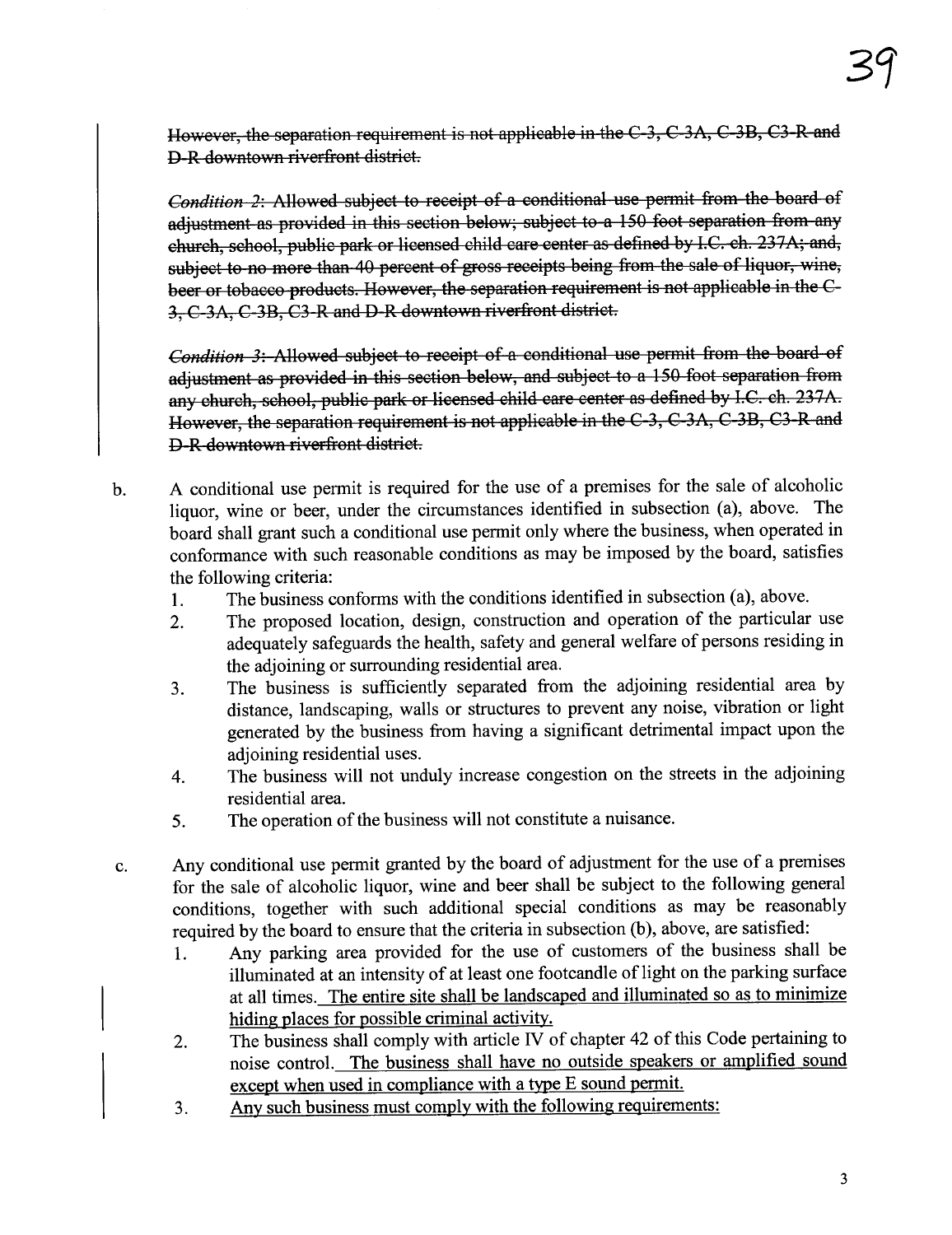- (a) Every limited food sales establishment. limited retail sales establishment and gas station/convenience store shall display alcoholic liquor only in a locked case or behind a counter accessible only to employees. Any other business selling alcoholic liquor for off premises consumption shall either: i) display alcoholic liquor only in a locked case or behind a counter accessible only to employees; ii) employ an electronic security cap or tag system on all containers of alcoholic liquor on display; or iii) have more than one employee on duty at all times the business is open to the public.
- (b) Conspicuously post 24-hour contact information for a manager or owner of the business near the main public entrance.<br>Institute a strict no loitering policy, conspicuously post one or more "No
- (c) Institute a strict no loitering policy. conspicuously post one or more "No Loitering" signs, and cooperate with police in addressing loitering on the premises.
- (d) Not dispense alcoholic beverages No sale of alcoholic beverages shall be made from a drive-through window.
- 4. Litter and trash receptacles shall be located at convenient locations inside and outside the premises, and operators of such business shall remove all trash and debris from the premises and adjoining public areas on a daily basis.
- 5. The conditional use permit is subject to amendment or revocation if the operation of the business becomes a nuisance or exhibits a pattern of violating the conditions set forth in the conditional use permit.
- 6. If the zoning enforcement officer determines at any time that the operation of such a business exhibits a pattern of violating the conditions set forth in the conditional use permit, the zoning enforcement officer may apply to the board to reconsider the issuance of the conditional use permit for such business. A copy of such application and notice of the hearing before the board on such application shall be provided to the owner of such business at least 30 days in advance and shall also be provided to all owners of record of property within 250 feet of the subject property. If the board finds that the operation of such business exhibits a pattern of violating the conditions set forth in the conditional use permit, the board shall have the authority to amend or revoke the conditional use permit.
- d. Upon reasonable suspicion that any gas station/convenience store. food sales establishment or retail sales establishment derives more than 40 percent of its gross receipts from sales. from the sale of alcoholic liquor. wine. beer or tobacco products. the zoning enforcement officer may require that the owner or operator of the business demonstrate within 45 days that during the prior six months no more than 40 percent of its gross receipts from sales are derived from the sale of alcoholic liquor. wine. beer or tobacco products. In such event it shall be presumed that more than 40 percent of the gross receipts from sales are derived from the sale of alcoholic liquor. wine. beer or tobacco products, which presumption may be overcome by the business timely furnishing a statement prepared and verified by a certified public accountant identifyng the total dollar volume of all sales, and separately identifying the total dollar volume of sales derived from the sale of alcoholic beverages, from the sale of tobacco products, and from the sale of all other merchandise and food exclusive of alcoholic beverages and tobacco products. from the business premises in the preceding six months.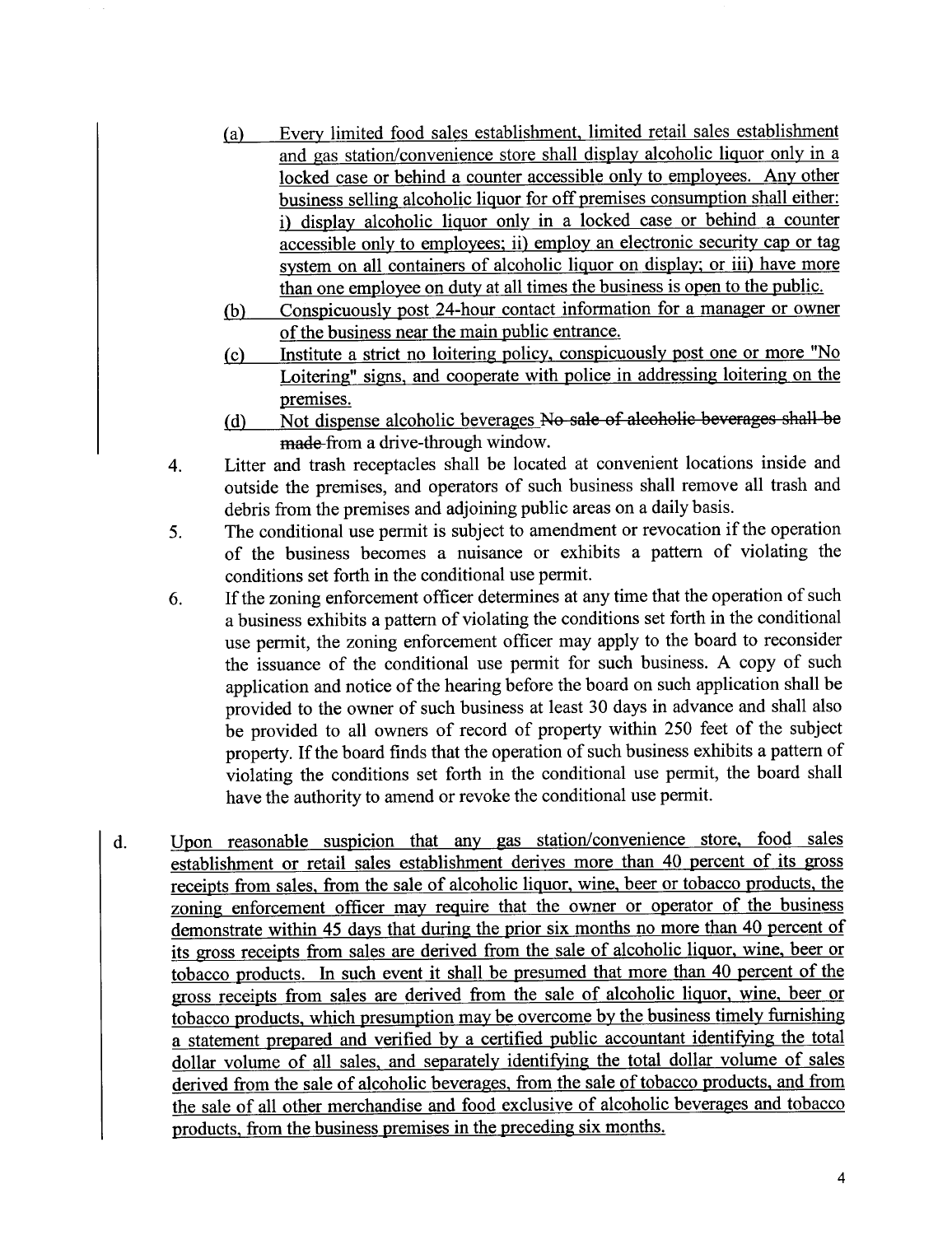- e. Upon reasonable suspicion that any restaurant does not derive at least 50 percent of its gross receipts from the sale of prepared food and food-related services. the zoning enforcement officer may require that the owner or operator or the restaurant demonstrate within 45 days that during the prior six months at least 50 percent of its gross receipts were derived from the sale of prepared food and food-related services. In such event it shall be presumed that less than 50 percent of the restaurant's gross receipts are derived from the sale of prepared food and food-related services. which presumption may be overcome by the business timely furnishing a statement prepared and verified by a certified public accountant identifyng the total dollar volume of all receipts. and separately identifyng the total dollar volume of gross receipts derived from the sale of alcoholic beverages. and from the sale of prepared food and food-related services exclusive of alcoholic beverages and tobacco products. from the business premises in the preceding six months. A business that declares a use as a gas station/convenience store, food sales establishment, retail sales establishment, or restaurant shall be required to submit, upon demand from the zoning enforcement officer, sales and other business records, or an audit prepared and verified by a certified public accountant, stating the percentage of gross revenue of the business derived from sales of merchandise other than tobacco products, liquor, wine and beer.
- ef. All gas stations/convenience stores, food sales establishments, retail sales establishments and restaurants which have not continuously held an alcoholic liquor license or a beer or wine permit since July 1, 2012, June 1, 2011, shall comply with the requirements of subsections (a), (b) (c) and (d) above. Any gas station/convenience store, food sales establishment, retail sales establishment or restaurant which has continuously held an alcoholic liquor license or a wine or beer permit since June 1, 2012, June 1, 2011 shall comply with subsections (a), (b), (c) and (d) above, exclusive of any changed separation requirements. commencing on December 31,2013, and prior to that date shall continue to be subject to the general regulations regarding legal nonconforming uses set forth in sections 134-155 and 134-1351. requirements of subsection (1) of Section 134-954, as it existed on December 1, 2010.

(0.7226, 7830, 8215, 8242, 8388, 9186, 9213, 9460, 10,142, 10,391, 10,823, 10,940, 11,009, 11,069, 11,083, 11,185, 11,300, 11,376, 11,410, 11,507, 11,761, 12,012, 13,067, 13,179, 13,232, 13,377,13,484; C91, § 2A-17(H); 0.13,588; COO, § 134-954; 0.14,980,15,046,15,059)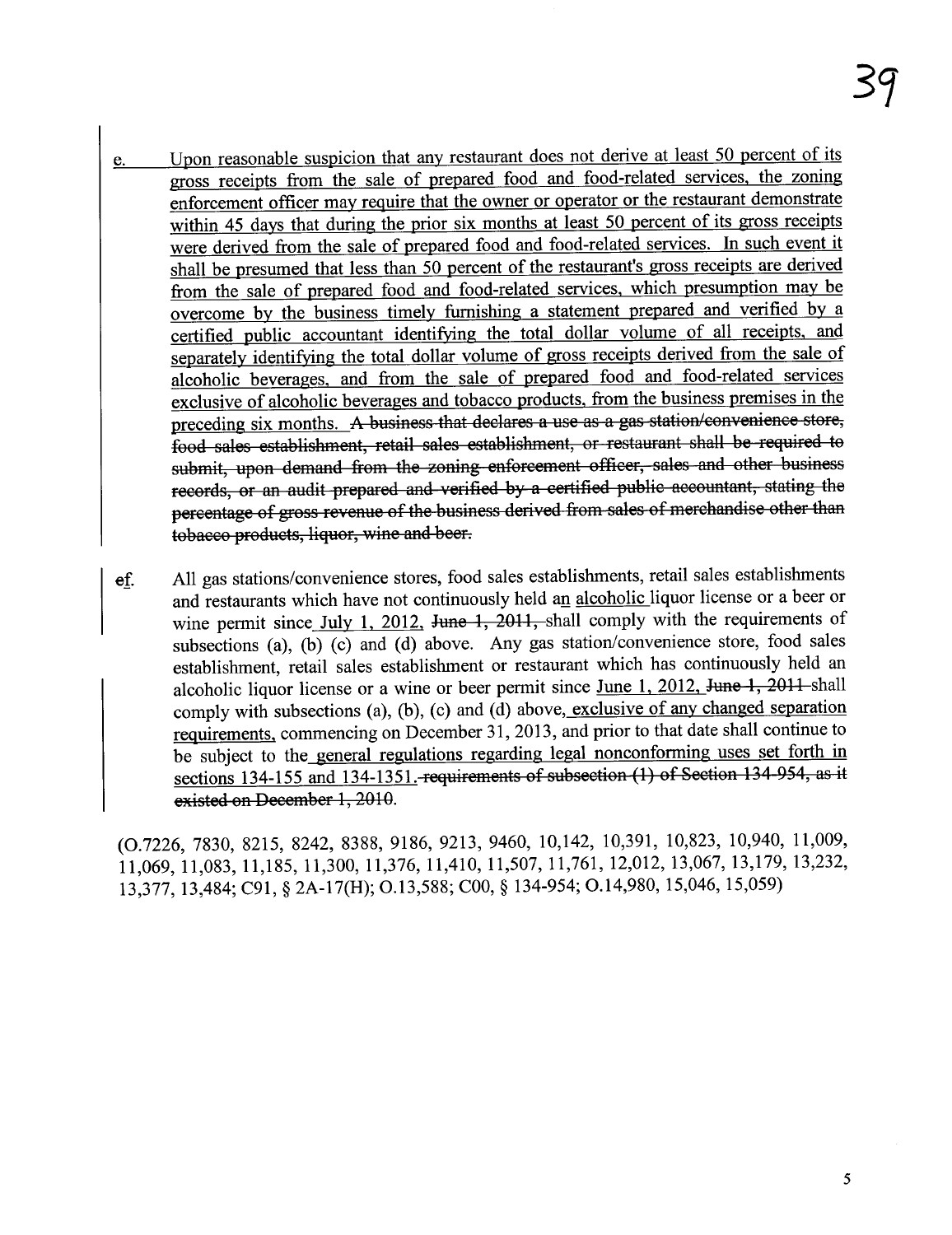August 8, 2012

 $\overline{\mathbb{R}}$  39

 $\ldots$ i Ca $\mathrm{l}$ i#..

Honorable Mayor and City Council City of Des Moines, Iowa

Members:

Communication from the City Plan and Zoning Commission advising that at their meeting held August 2, 2012 the following action was taken regarding a City Council Initiated request to amend the Zoning Ordinance Text in Chapter 134 with regard to regulation of businesses selling liquor, wine and beer.

## COMMISSION RECOMMENDATION:

After public hearing, the members voted 11-0-1 as follows:

| <b>Commission Action:</b> | Yes | <b>Nays</b> | Pass | Absent |
|---------------------------|-----|-------------|------|--------|
| JoAnne Corigliano         | Χ   |             |      |        |
| <b>Shirley Daniels</b>    | Χ   |             |      |        |
| Jacqueline Easley         | Χ   |             |      |        |
| <b>Tim Fitzgerald</b>     |     |             | Χ    |        |
| Dann Flaherty             | Χ   |             |      |        |
| John "Jack" Hilmes        | Χ   |             |      |        |
| <b>Ted Irvine</b>         | Χ   |             |      |        |
| Greg Jones                | Χ   |             |      |        |
| <b>William Page</b>       | Χ   |             |      |        |
| <b>Christine Pardee</b>   | Χ   |             |      |        |
| Mike Simonson             | Χ   |             |      |        |
| CJ Stephens               | Х   |             |      |        |
| Vicki Stogdill            |     |             |      | Χ      |

APPROVAL of the amendment to Chapter 134 with regard to regulation of businesses selling liquor, wine, and beer. (10-2013-5.01) businesses selling liquor, wine, and beer.

# STAFF RECOMMENDATION TO THE P&Z COMMISSION

Staff recommends approval of the proposed ordinance.

# STAFF REPORT

# i. GENERAL INFORMATION

On April 19, 2012, the Des Moines City Council imposed a temporary moratorium on the commencement of any new business selling alcoholic liquors for off-premises consumption and upon the conversion of any existing business to one selling alcoholic liquors for off-premises consumption, from any business premises that is operated as a Limited Food Sales Establishment,



ARMORY BUILDING 602 ROBERT D. RAY DRIVE DES MOINES. IOWA 50309 -1881 (515) 283-4182

> ALL-AMERICA CITY 1949,1976,1981 2003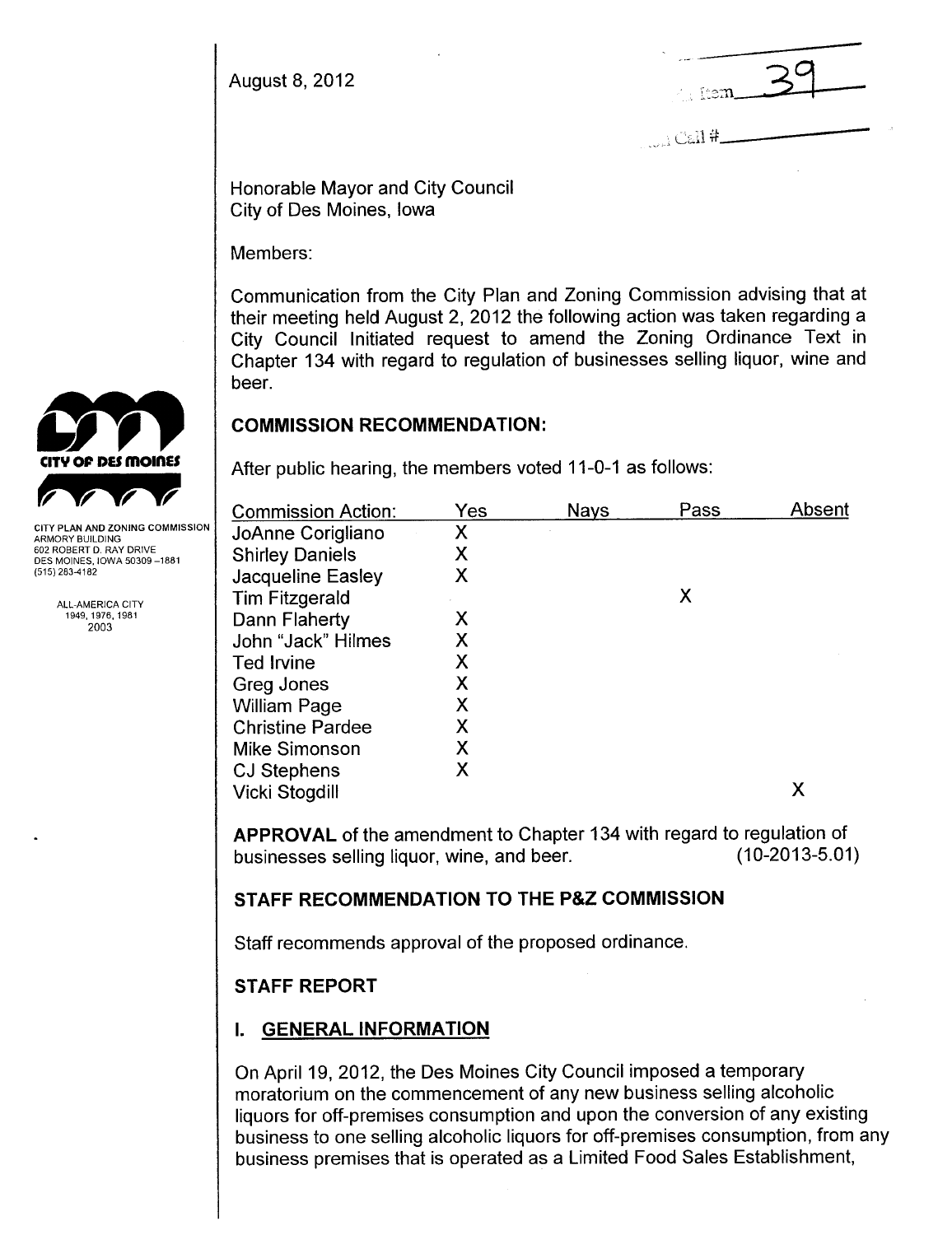Limited Retail Sales Establishment, Gas Station/Convenience Store, or Liquor Store. The moratorium was subsequently extended and is currently set to expire on August 28, 2012.

On June 25,2012, Staff presented alternatives for regulation of such establishments at a City Council Workshop. The City Council directed staff to prepare an ordinance for consideration (see attached).

In general, the proposed ordinance would:

- . Require any new Limited Food Sales Establishment, Limited Retail Sales Establishment, Gas Station/Convenience Store or Liquor Store selling liquor to be separated by at least 1/4 mile from any existing Limited Food Sales Establishment, Limited Retail Sales Establishment, Gas Station/Convenience Store or Liquor Store selling liquor.
- . Require any new Limited Food Sales Establishment, Limited Retail Sales Establishment, Gas Station/Convenience Store or Liquor Store selling liquor to be separated by at least 500 feet from any church, school, park or licensed daycare.
- . Require any new Limited Food Sales Establishment, Limited Retail Sales Establishment, Gas Station/Convenience Store or Liquor Store selling beer or wine to be separated by at least 150 feet from any church, school, park or licensed daycare.
- . Require any General Food Sales Establishment or General Retail Sales Establishment to obtain a Conditional Use Permit from the Zoning Board of Adjustment (subject to the existing separation requirement of 75 feet from a church school, park or licensed daycare).
- . Enhance Conditional Use Permit Standards to include the following:
	- $\triangleright$  Increase exterior lighting and eliminate hiding places, but not detrimentally impact adjoining residential uses.
	- $\triangleright$  Post "No Loitering" signs.
	- $\triangleright$  Require permit for outside speakers for amplified sound at background levels.
	- $\triangleright$  Clearly impose burden of proof on applicant to demonstrate compliance.
	- $\triangleright$  Require Limited Food / Retail, Convenience Stores to display liquor in a locked cabinet or behind a counter in an area accessible only to employee.
	- $\triangleright$  Require other establishments, except Limited Food/Retail, Convenience-stores, to
		- o Employ an electronic security cap or tag system on liquor bottles, or
		- o Have more than one employee in the store at all times.
	- $\triangleright$  Require business owner contact information to be posted in prominent location within the store.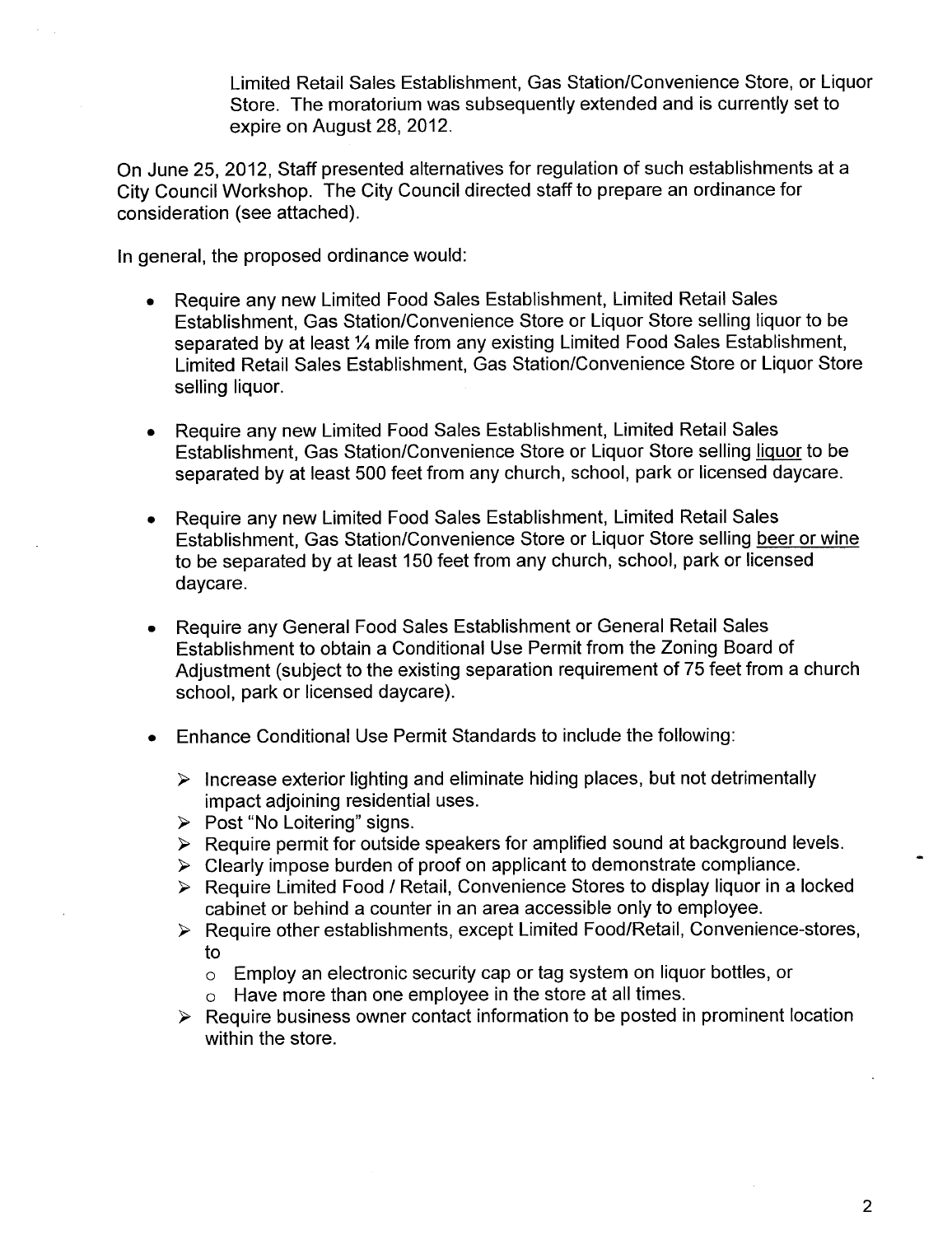# II. ADDITIONAL APPLICABLE INFORMATION

A public information meeting was held on July 27, 2012 from 4:30 PM to 8:00 PM in the City Council Chambers. Post-card notices were mailed to all existing establishment who are licensed to sell beer, wine and liquor for off-premise consumption. Notices were also mailed to all pending applicants for such licenses. A summary of the comments from that meeting wil be provided at the Plan and Zoning Commission hearing on August 2, 2012. It is anticipated that on August 13, 2012 the City Council will set a date of public hearing for August 27, 2012. If the Council wants changes to the proposed ordinance and does not waive second and third readings on August 27, 2012, the moratorium will have to be extended to accommodate the additional readings.

### SUMMARY OF DISCUSSION

Mike Ludwiq presented staff report and recommendation.

Ted Irvine asked staff about the enforcement of the ordinance.

Mike Ludwiq stated most of the enforcement is complaint based. A key provision of the Conditional Use Permit is that if there are complaints and it is determined that from the zoning enforcement staff's perspective that a nuisance exists, the Zoning Board of Adjustment may consider revocation of the Conditional Use Permit.

Ted Irvine asked if there is something in the requirements that the "grandfathered" businesses would trigger compliance with the new ordinance if there are complaints of nuisance.

Mike Ludwiq stated that any expansion is subject to the new Conditional Use Permit. As they come up for their renewals staff would do a review of zoning to determine their grandfathered status and then attempt to get compliance with some of those operational standards at that time.

Ted Irvine asked if the audit requests have a timing requirement.

Mike Ludwiq stated that if the zoning officer requests verification of sales the applicant must provide information regarding the preceding 6-months sales within 45 days of the request. There is a difference in the Council taking action regarding a liquor license issuance and the Zoning Board of Adjustment reviewing a Conditional Use Permit Application.

Dann Flaherty asked about a sunset provision for those who are legal non-conforming.

Mike Ludwiq stated no there are no sunset provisions for those who are legal nonconforming except for compliance with the 40% sales requirement by December 31,2013.

### CHAIRPERSON OPENED THE PUBLIC HEARING

There was no one to speak in favor of the applicant's request.

The following spoke in opposition of the applicant's request: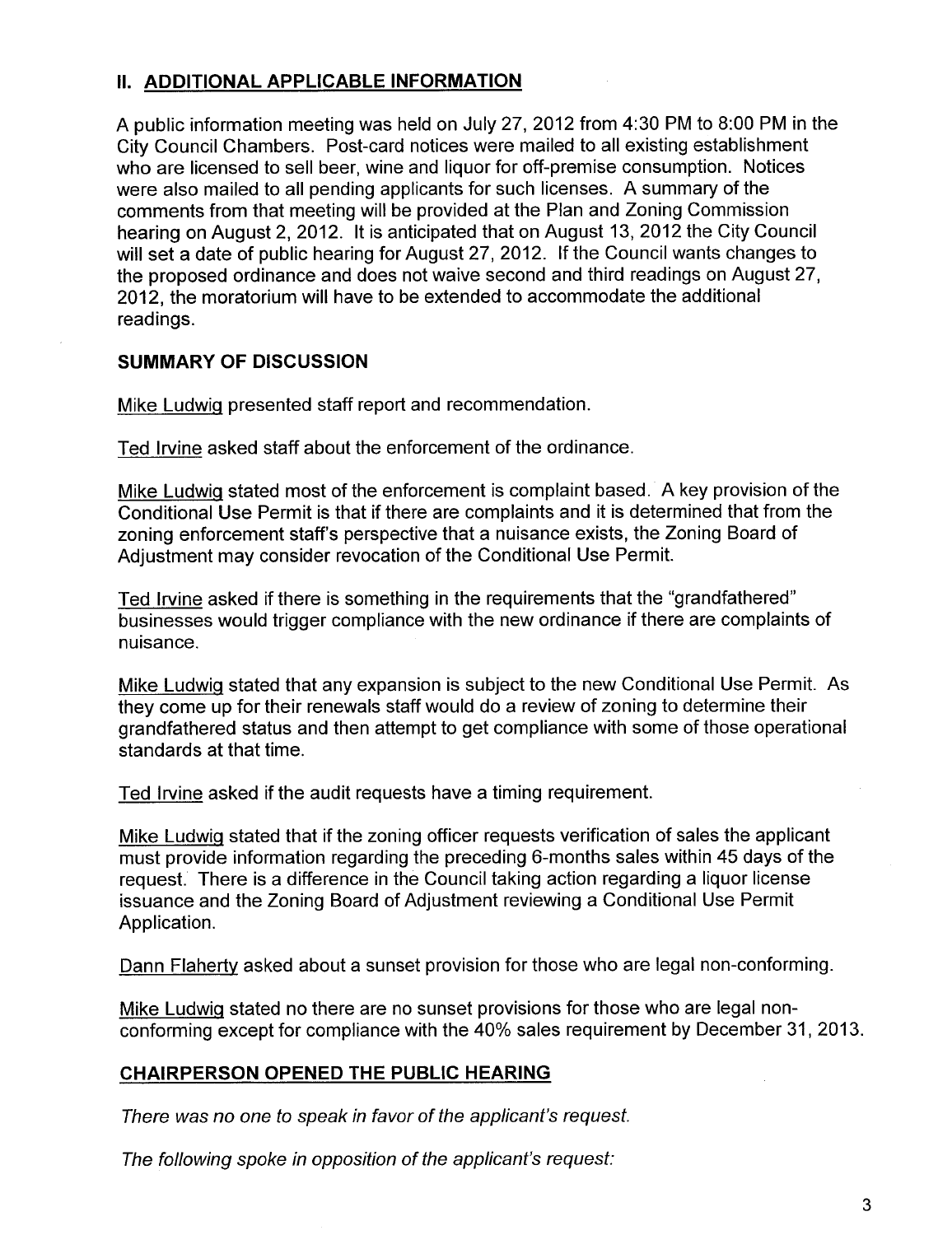Chris Pose Attorney 317 6<sup>th</sup> Avenue, Suite 300 representing Iowa CVS Pharmacy not really in opposition but in support of some modification of the proposed ordinance. He asked that the documents with the modification request be received and filed. Mr. Pose stated that Iowa CVS Pharmacy believes it is not the requirements that are set forth in the conditional use process it is the possibility of having another meeting and having the prejudices weigh into it. In the meeting with staff they stated that this ordinance is not intended to address a problem that has arisen with the operation of the pharmacies in the sale of liquor as they exist today. Instead it has been to address the possibility that there may be sham pharmacy erect themselves so they can claim they are a pharmacy and then gain the provision of it. Therefore, they propose to put the drugstores in the large component and say that the drugstores had to be 12,000 square feet or larger and that would cover most, it not all of the existing Walgreens Store in Des Moines and would cover anything that CVS would build. In addition, they created a definition for drugstores which is retail sales establishment of a minimum 12,000 square feet which contains a minimum of 900 square feet of area devoted to the sale of prescription medicines which are lawful pursuant Iowa and Federal Law. Drugstores must also have a drive-thru for prescription medicine sales but shall not deliver alcoholic liquor, wine, or beer to consumers via the drive-thru window. Drugstores do not include Grocery Stores.

Jacqueline Easlev asked if CVS has any locations in mind yet.

Chris Pose stated yes, they have two locations in mind. One is at  $2^{nd}$  and Euclid the other is at  $SE$  14<sup>th</sup> and Park Avenue. They have a location in Ankeny that has been approved.

### CHAIRPERSON CLOSED THE PUBLIC HEARING

### COMMISSION ACTION:

Ted Irvine moved staff recommendation to approve the proposed ordinance and receive and file the proposal from Iowa CVS.

Motion passed 11-0-1 (Tim Fitzgerald abstained)

Respectfully submitted

Michael Ludwig, AICP Planning Administrator

MGL:clw

cc: File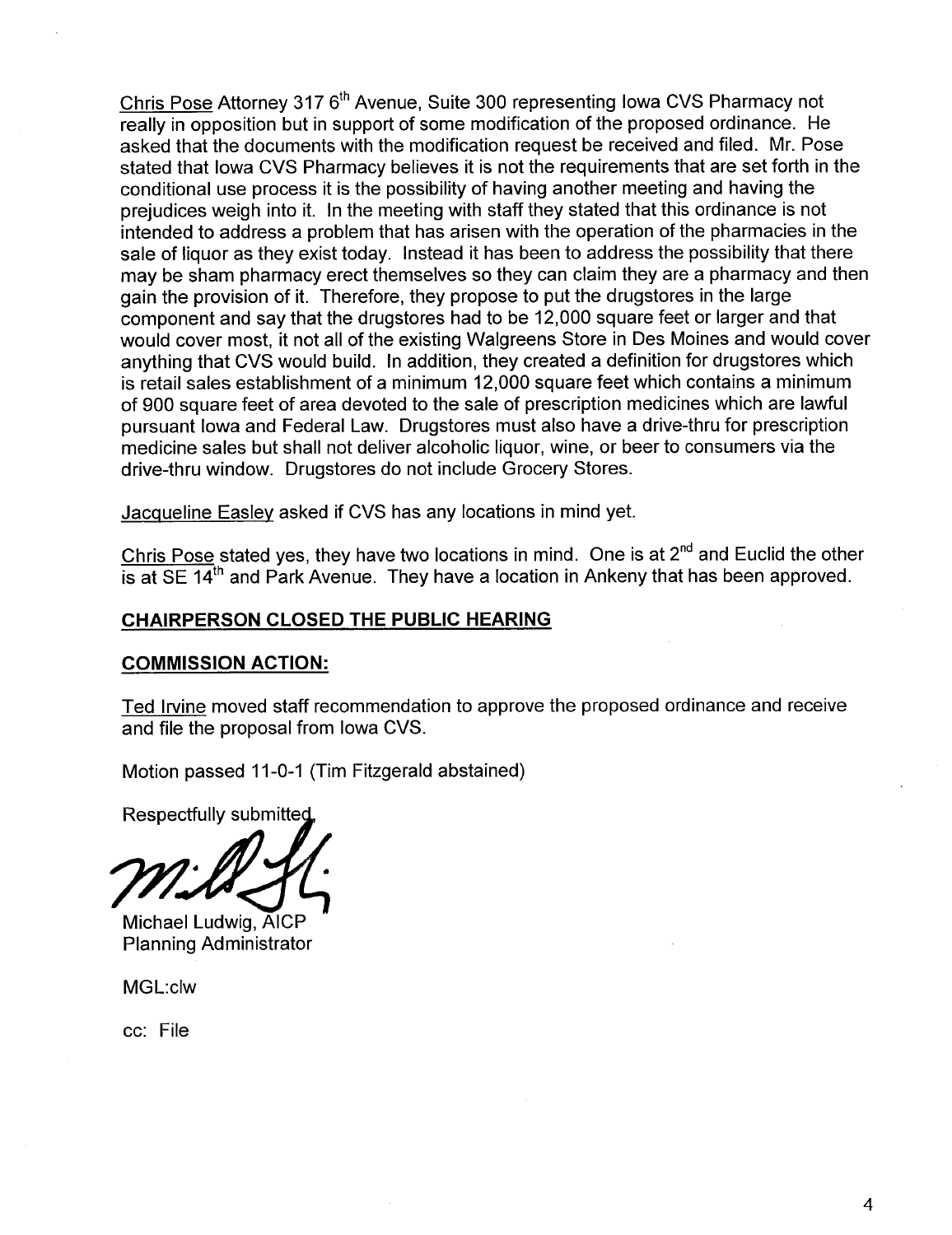#### Proposed amendments to the Zoning Ordinance

regarding businesses engaged in the sale of liquor, wine and beer.

#### Sec. 134-954. Selling of liquor, wine and beer.

 $\epsilon_{\rm F}^{\rm in}$ 

The use of land in all districts for the sale of alcoholic liquor, wine and beer is subject to the restrictions set forth in this section.

a. The sale of alcoholic liquor, wine and beer is permitted only in the zoning districts and subject to the conditions applicable to the business identified in the table below:

|                                  | Sale of Alcoholic Liquor |                  | Sale of Wine and Beer |                  |  |
|----------------------------------|--------------------------|------------------|-----------------------|------------------|--|
|                                  | $C-1$ , $C-1$ A &        | C-2, NPC and     | $C-1$ , $C-1$ A &     | $C-2, NPC$       |  |
|                                  | <b>D-R Districts</b>     | less restrictive | <b>D-R Districts</b>  | and less         |  |
|                                  |                          | <b>Districts</b> |                       | restrictive      |  |
|                                  |                          |                  |                       | <b>Districts</b> |  |
| <b>Food Sales Establishments</b> |                          |                  |                       |                  |  |
| and Retail Sales                 |                          |                  |                       |                  |  |
| <b>Establishments</b>            |                          |                  |                       |                  |  |
| Limited                          | Not Allowed              | <b>CUP</b>       | CUP                   | <b>CUP</b>       |  |
| (less than $10,000$ sq ft)       |                          | 40% of sales     | 40% of sales          | 40% of sales     |  |
|                                  |                          | 500 feet         | 150 feet              | 150 feet         |  |
|                                  |                          | $1/4$ mile       |                       |                  |  |
| General                          | <b>CUP</b>               | CUP              | 40% of sales          | 40% of sales     |  |
| $(10,000$ sq ft or larger, but   | 40% of sales             | 40% of sales     | 75 feet               | 75 feet          |  |
| less than $40,000$ sq ft)        | 75 feet                  | 75 feet          |                       |                  |  |
| Large                            | 40% of sales             | 40% of sales     | 40% of sales          | 40% of sales     |  |
| $(40,000$ sq ft or larger)       | 75 feet                  | 75 feet          | 75 feet               | 75 feet          |  |
| <b>Gas Station/Convenience</b>   |                          | <b>CUP</b>       | 40% of sales          | 40% of sales     |  |
| Stores (not allowed in D-R)      | Not Allowed              | 40% of sales     | 150 feet              | 150 feet         |  |
|                                  |                          | 500 feet         | $(C-1 & C-1)$         |                  |  |
|                                  |                          | $1/4$ mile       | only)                 |                  |  |
| <b>Liquor Stores</b>             | Not Allowed              | <b>CUP</b>       | Not Allowed           | CUP              |  |
|                                  |                          | 500 feet         |                       | 150 feet         |  |
|                                  |                          | $1/4$ mile       |                       |                  |  |
| <b>Restaurants</b>               | 50% of sales             | 50% of sales     | 50% of sales          | 50% of sales     |  |
|                                  | 75 feet                  | 75 feet          | 75 feet               | 75 feet          |  |
| Taverns and Night Clubs          | <b>CUP</b>               | <b>CUP</b>       | CUP                   | CUP              |  |
| (not allowed in C-1 and          | (D-R only)               | 150 feet         | (D-R only)            | 150 feet         |  |
| $C-1A$                           |                          |                  |                       |                  |  |

Where used in thè table above the following terms shall have the meaning identified below:

- 1) CUP means that a conditional use permit must be obtained for such use as further provided in this section.
- 2)  $40\%$  of sales means that no more than 40 percent of the gross receipts from sales from the premises may be derived from the sale of alcoholic liquor, wine, beer or tobacco products.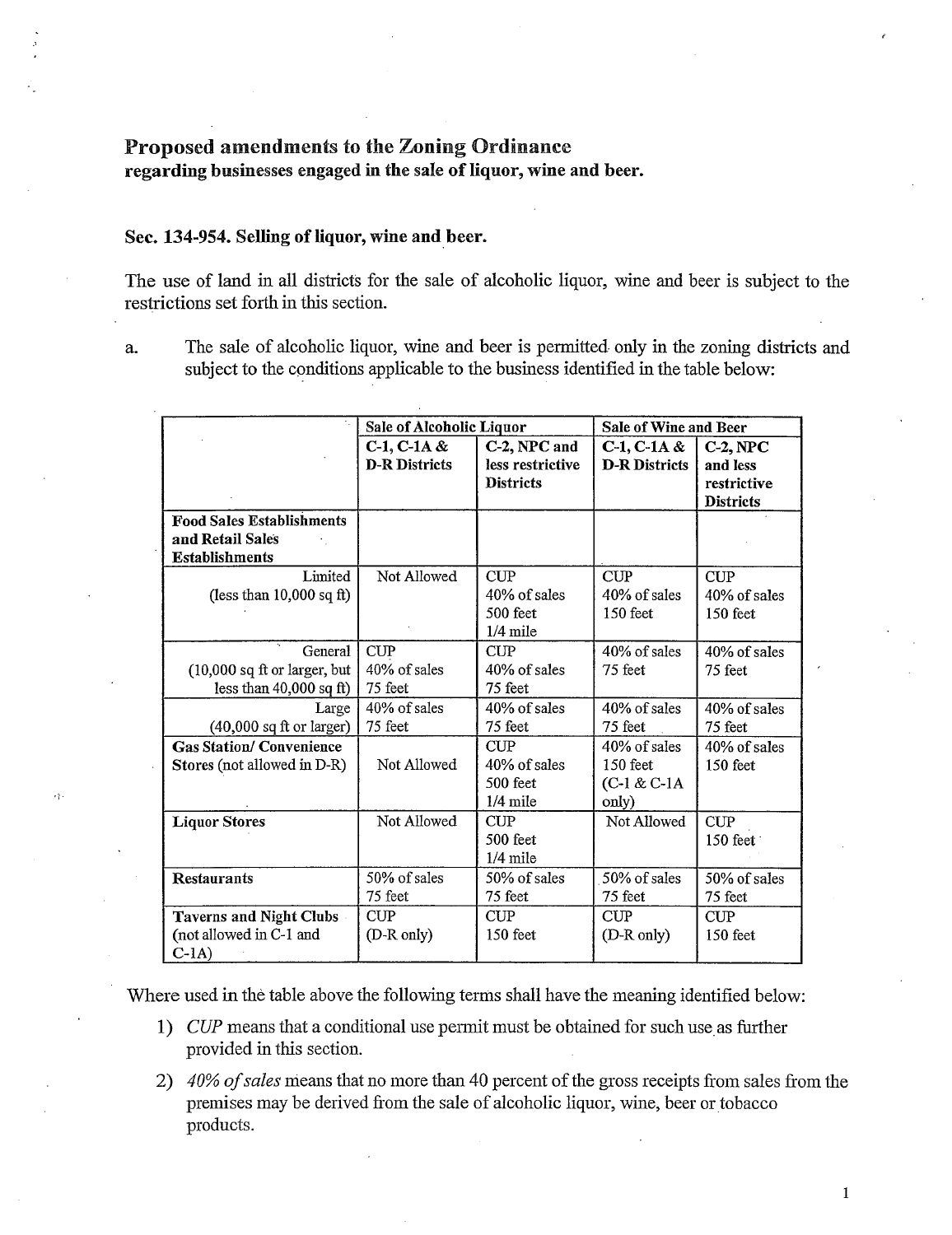- 3) 50% of sales means that at least 50 percent of the gross receipts by a restaurant must be derived from the sale of prepared food and food-related services.
- 4) 75 feet means that the premises occupied by such use must be separated by at least 75 feet from any church, school, public park or licensed child care facility as defined by I.C. ch. 237A. However, this condition is not applicable in the C-3, C-3A, C-3B, C3-R and D-R Districts.
- 5) 150 fiet means that the premises occupied by such use must be separated by at least 150 feet from any church, school, public park or licensed child care facility as defined by I.C. ch.237A. However, this condition is not applicable in the C-3, C-3A, C-3B, C3-R and D-R Districts.
- 6) 500 fiet means that the premises occupied by such use must be separated by at least 500 feet from any church, school, public park or licensed child care facility as defined by I.C. ch. 237A. However, this condition is not applicable in the C-3, C-3A, C-3B, C3-R and D-R Districts.
- 7)  $1/4$  mile means that the premises occupied by such use must be separated by at least onefourth mile from any other limited food sales establishment, limited retail sales establishment, gas station/convenience store and liquor store engaged in the sale of alcoholic liquor. However, in the C-3, C-3A, C-3B, C3-R and D-R Districts this condition is only applicable to liquor stores.
- b. A conditional use permit is required for the use of a premises for the sale of alcoholic liquor, wine or beer; under the circumstances identifed in subsection (a), above. The board shall grant such a conditional use permit only where the business, when operated in conformance with such reasonable conditions as may be imposed by the board, satisfies the following criteria:
	- 1. The business confonns with the conditions identified in subsection (a), above.
	- 2. The proposed location, design, construction and operation of the paricular use adequately safeguards the health, safety and general welfare of persons residing in the adjoining or surrounding residential area.
	- 3. The business is sufficiently separated from the adjoining residential area by distance, landscaping, walls or structues to prevent any noise, vibration or light generated by the business from having a sigiuficant detrimental impact upon the adjoining residential uses.
	- 4. The business will not unduly increase congestion on the streets in the adjoining residential area.
	- 5. The operation of the business will not constitute a nuisance.
- c. Any conditional use permit granted by the board of adjustment for the use of a premises for the sale of alcoholic liquor, wine and beer shall be subject to the following general conditions, together with such additional special conditions as may be reasonably required by the board to ensure that the criteria in subsection (b), above, are satisfied:
	- 1. Any parking area provided for the use of customers of the business shall be illuminated at an intensity of at least one footcandle of light on the parking surface at all times. The entire site shall be landscaped and iluminated so as to minimize hiding places for possible criminal activity.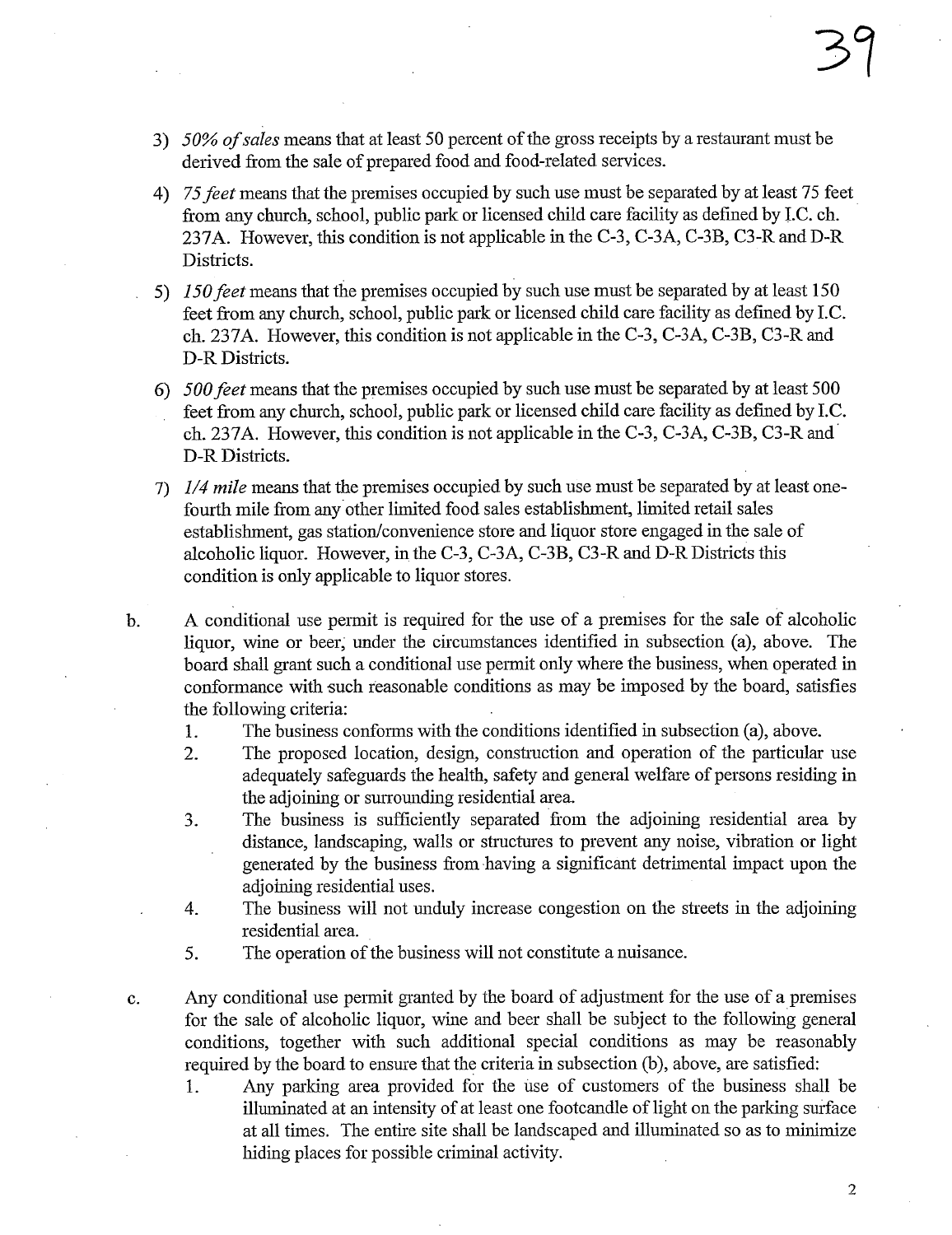- 2. The business shall comply with article IV of chapter 42 of this Code pertaining to noise control. The business shall have no outside speakers or amplified sound except when used in compliance with a type E sound permit.
- 3. Any such business must comply with the following requirements:
	- (a) Every limited food sales establishment, limited retail sales establishment and gas station/convenience store shall display alcoholic liquor only in a locked case or behind a counter accessible only to employees. Any other business sellng alcoholic liquor for off premises consumption shall either: i) display alcoholic liquor only in a locked case or behind a counter accessible only to employees; ii) employ an electronic security cap or tag system on all containers of alcoholic liquor on display; or iii) have more than one employee on duty at all times the business is open to the public.
	- (b) Conspicuously post 24-hour contact information for a manager or owner of the business near the main public entrance.
	- (c) Institute a strict no loitering policy, conspicuously post one or more "No' Loitering" signs, and cooperate with police in addressing loitering on the premises.
	- (d) Not dispense alcoholic beverages from a drive-through window.
- 4. Litter and trash receptacles shall be located at convenient locations inside and outside the premises, and operators of such business shall remove all trash and debris from the premises and adjoining public areas on a daily basis.
- 5. The conditional use permt is subject to amendment or revocation if the operation of the business becomes a nuisance or exhbits a pattern of violating the conditions set forth in the conditional use permit.
- 6. If the zoning enforcement officer determines at any time that the operation of such a business exhibits a pattern of violating the conditions set forth in the conditional use permit, the zoning enforcement officer may apply to the board to reconsider the issuance of the conditional use permit for such business. A copy of such application and notice of the hearing before the board on such application shall be provided to the owner of such business at least 30 days in advance and shall also be provided to all owners of record of property within 250 feet of the subject property. If the board finds that the operation of such business exhibits a pattern of violating the conditions set forth in the conditional use permit, the board shall have the authority to amend or revoke the conditional use permit.
- d. Upon reasonable suspicion that any gas station/convenience store, food sales establishment or retail sales establishment derives more than 40 percent of its gross receipts from sales, from the sale of alcoholic liquor, wine, beer or tobacco products, the zoning enforcement officer may require that the owner or operator of the business demonstrate within 45 days that during the prior six months no more than 40 percent of its gross receipts from sales are derived from the sale of alcoholic liquor, wine, beer or . tobacco products. In such event it shall be presumed that more than 40 percent of the gross receipts from sales are derived from the sale of alcoholic liquor, wine, beer or to bacco products, which presumption may be overcome by the business timely furnishing a statement prepared and verified by a certified public accountant identifying the total dollar volume of all sales, and separately identifying the total dollar volume of sales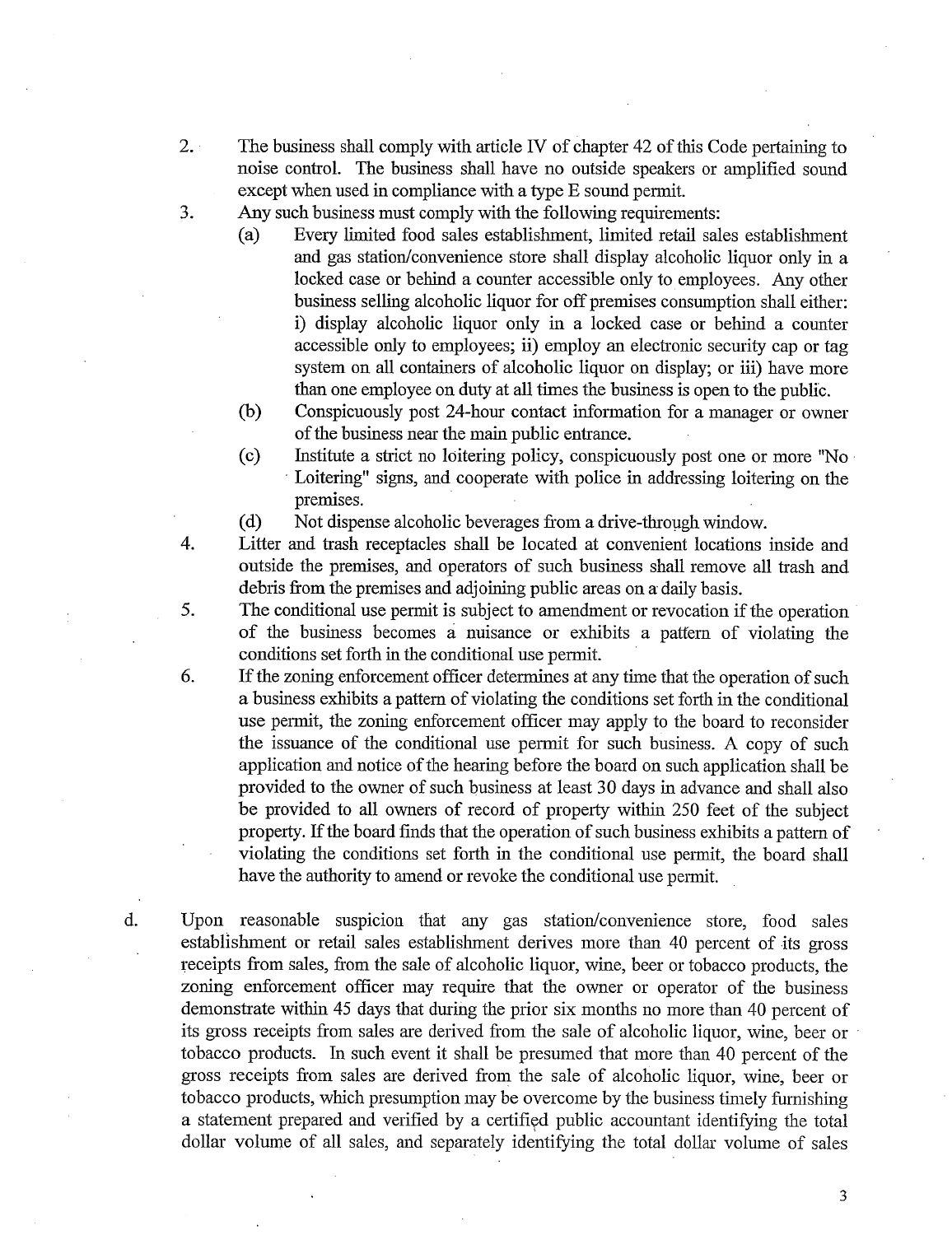derived from the sale of alcoholic beverages, from the sale of tobacco products, and from the sale of all other merchandise and food exclusive of alcoholic beverages and tobacco products, from the business premises in the preceding six months.

- e. Upon reasonable suspicion that any restaurant does not derive at least 50 percent of its gross receipts from the sale of prepared food and food-related services, the zonig enforcement officer may require that the owner or operator or the restaurant demonstrate within 45 days that during the prior six months at least 50 percent of its gross receipts were derived from the sale of prepared food and food-related services. In such event it shall be presumed that less than 50 percent of the restaurant's gross receipts are derived from the sale of prepared food and food-related services, which presumption may be overcome by the business timely funushig a statement prepared and verified by a certified public accountant identifying the total dollar volume of all receipts, and separately identifying the total dollar volume of gross receipts derived from the sale of alcoholic beverages, and from the sale of prepared food and food-related services exclusive of alcoholic beverages and tobacco products, from the business premises in the preceding six months.
- f. All gas stations/convenience stores, food sales establishments, retail sales establishments and restaurants which have not continuously held an alcoholic liquor license or a beer or wine permit since July 1, 2012, shall comply with the requirements of subsections (a), (b) ( c) and (d) above. Any gas station/convenience store, food sales establishment, retail sales establishment or restaurant which has continuously held an alcoholic liquor license or a wine or beer permit since June 1, 2012, shall comply with subsections (a), (b), (c) and (d) above, exclusive of any changed separation requirements, commencing on December 31, 2013, and prior to that date shall continue to be subject to the general regulations regarding legal nonconforming uses set forth in sections 134- 155 and 134- 1351.

(0.7226, 7830, 8215, 8242, 8388, 9186, 9213, 9460, 10,142, 10,391, 10,823, 10,940, 11,009, 11,069, 11,083, 11,185, 11,300, 11,376, 11,410, 11,507, 11,761, 12,012, 13,067, 13,179, 13,232, 13,377, 13,484; C91, § 2A-17(H; 0.13,588; COO, § 134-954; 0.14,980,15,046,15,059)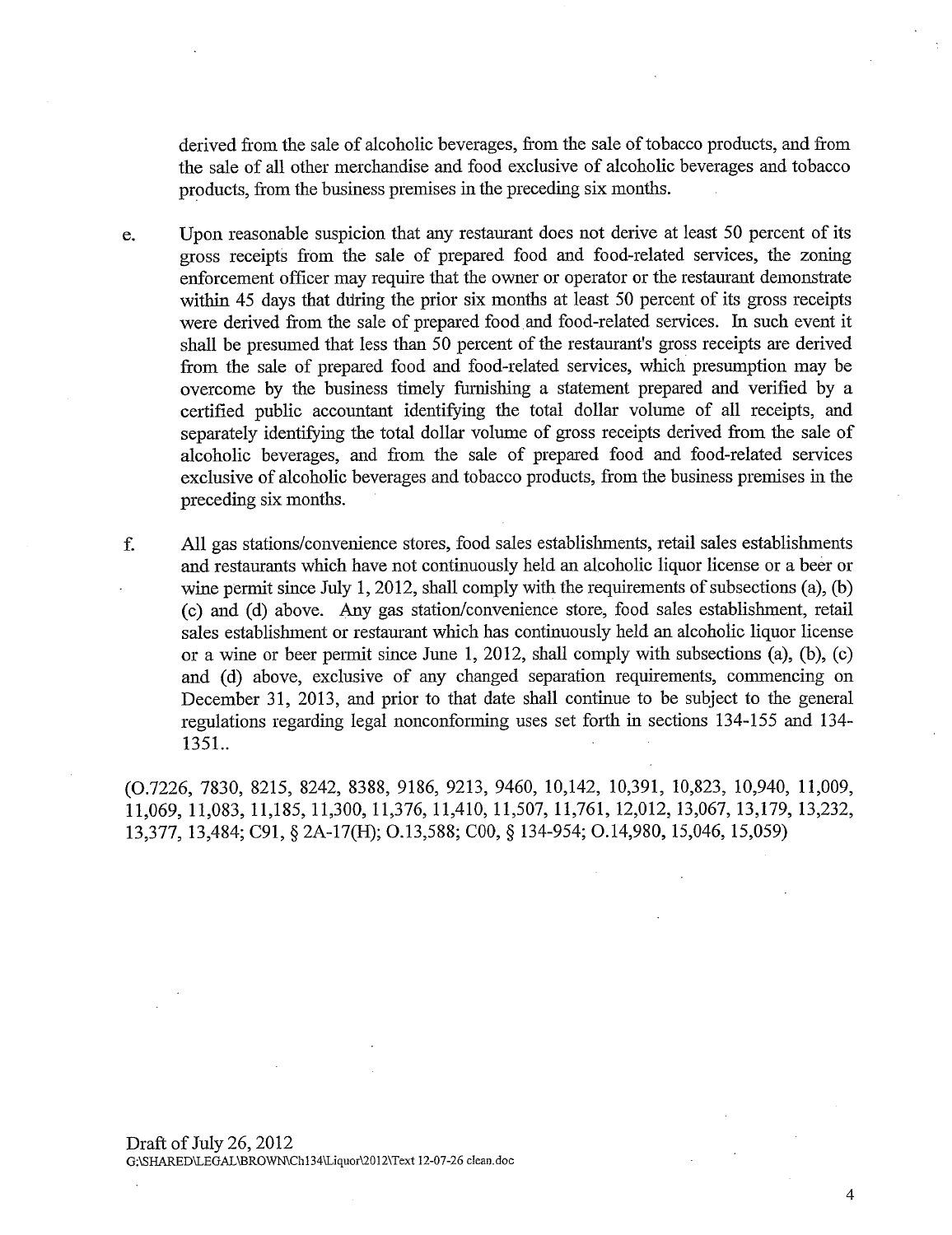# LILLIS O'MALLEY OLSON MANING POSE & VAN DIKE LLP

'LICENSED IN IOWA & ILLINOIS WILLIAM J. LILLIS MICHAEL W. O'MALLEY EUGENE E. OLSON DANIEL L. MANNING CHRISTOPHER R. POSE ADAM C. VAN DIKE JOEL B. TEMPLEMAN' BRIDGET O'MALLEY KAUTZKY

ATTORNYS AT LAW (ESTABLISHED 1917) 317 SIXTH AVENUE, SUITE 300 DES MOINS, IOWA 50309-4127

TELEPHONE (515) 243-8157 FAX (515) 243-3919 WW.LILLISOMALLEY.COM

JOHN CONNOLLY, JR. (1891-1975) GEORGE E. O'MALLEY (1905-1982) JOHN CONNOLLY III (1918-1998) BERNARD J. CONNOLLY (1920-1970) C. I. MCNUTT (1901-1958) STREETAR CAMERON (1957-2008)

> RUSSELL J. HANSEN RETIRED

Writer's Direct E-Mail:  $\text{cpose}(\hat{a})$ lolaw.com

August 2,2012

The Honorable Chair & Members of the Plan & Zoning Commission 400 Robert D. Ray Drive Des Moines, lA 50309

#### Re: Proposed Liquor Zoning Ordinance Amendments

Honorable Chair and Members of the Commission:

Our law firm represents Iowa CVS Pharacy, LLC. Our client believes that free standing pharmacies such as it plans to open and operate in the City of Des Moines should be able to be distinguished from general retail establishments as are described in the proposed amendments. Our client further believes that it should not have to go through a conditional use permit process in order to be able to make the sale of alcoholic liquor.

Free standing pharmacies are not a problem for regulation as targeted by these ordinance amendments.

We have modified the proposed amendments to Section 134-954 to exclude drug stores from the genèral retail category. The zoning ordinance allows a drug store to be operated beginning in the C-1 zoning district.

We ask that you receive and file these requests as part of your hearing on this matter this evening.

Sincerely,

 $C\sim\lambda C P-$ 

Christopher R. Pose For the Firm